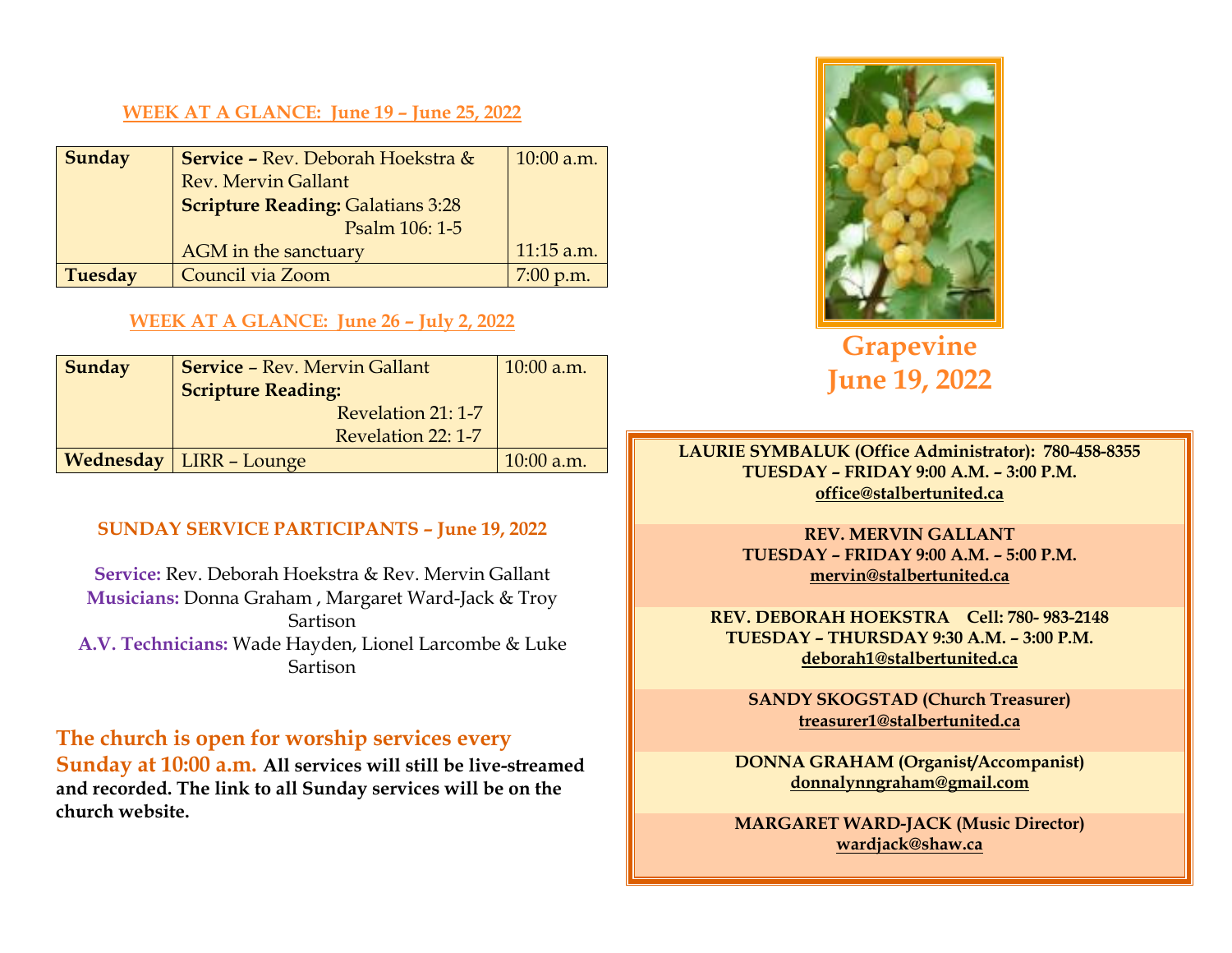**To contact the Sunday School:** www.saucsundayschool.com **Or** amy@saucsundayschool.com

### **ENFRANCHISEMENT**

1876 to 1985 For non-Indigenous peoples, "enfranchisement "is a positive term and may be viewed as victory over exclusion, the recognition of full rights of citizenship, including the right to vote. The ultimate purpose of enfranchisement of status Indians was to reduce the number of Indians the govt. was financially responsible for and to get rid of the Indian problem. It needs to be recognized that "status Indians" were not considered "people" according to Canadian laws and did not become "people" until theIndian Act was revised in 1951. Prior to 1951, the Indian Act defined a "person" as an individual other than an Indian. Source: *"21 Things You May Not Know About The Indian Act" by Bob Joseph* 

## **Living Into Right Relations (LIRR)**

**Safeway/Sobey's Gift Cards**  \$50, \$100, and \$250 Safeway/Sobey's gift cards in stock for prompt delivery or pick-up. Available for purchase thru Ken Hutchinson. **Email:** kdhutchkenson@gmail.com **Or Call:** (780) 217-6961

**To Keep our Coffee Time After Church Continuing: Coffee Time Volunteers Are Needed** to assist with coffee time after Sunday worship. Sign-up sheet will be in the lounge on Sundays. Coffee & cookies will be shared outside.

# **Fund-Raising Concert for Ukrainian Evacuees in Edmonton**

On **Sunday, June 19 at 4:00 pm** the Richard Eaton Singers are joining with guest choir Kapella Kyrie at the Winspear to present a Fundraising Concert in support of Ukrainian refugees in Edmonton.

The concert features songs of Peace and Reconciliation from Ukrainian and global composers. You will have an opportunity to hear wonderful music and support a worthwhile cause.

Tickets are available through the Winspear box office.